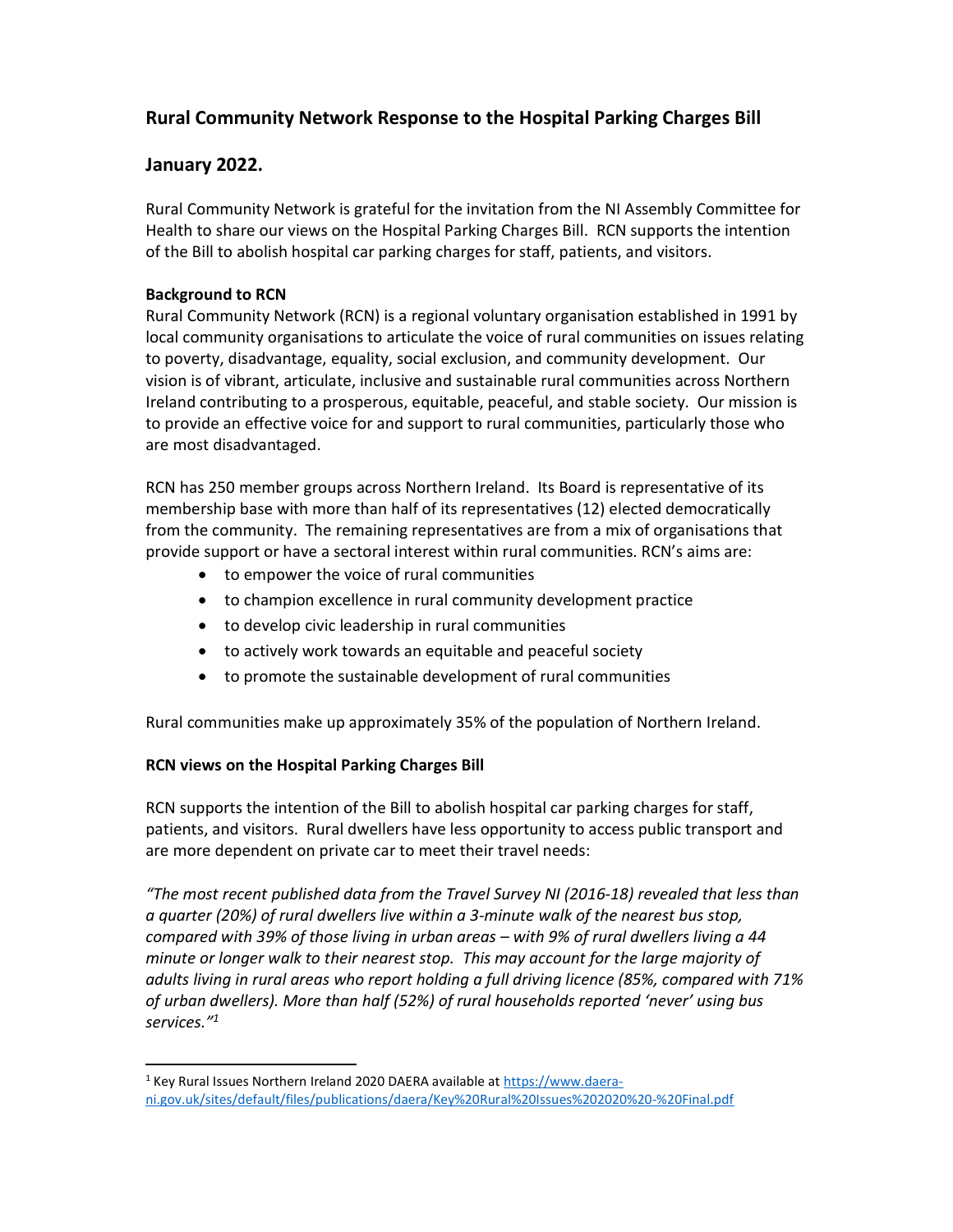People who require ongoing hospital treatment are more likely to have lower incomes due to disruption to their earnings caused by ill-health or disability. Hospital car parking charges add to the financial stress experienced in those households.

The well documented increase in costs of energy and food is having a severe impact on household incomes across Northern Ireland and exacerbating poverty. This is impacting in rural communities where rural households are just as likely as those in urban areas to fall below either relative or absolute poverty levels:

"Rural households are just as likely as those in urban areas to fall below either relative or absolute poverty levels. However, overall figures for rural areas disguise intra-rural differences in the experience of poverty. Poverty levels in households in rural areas which are more than an hour's journey from Belfast are much higher than those of rural areas closer to the city."<sup>2</sup>



Figure 46: Proportion of Households in Poverty (after Housing Costs), Urban/Rural Comparison, 2018/19 Source: Households Below Average Income (HBAI), Department for Communities (DfC), 2018/19

"Rural pensioners are almost twice as likely to be in relative or absolute poverty as their urban counterparts."<sup>3</sup>

The higher level of absolute poverty amongst rural pensioners as well as the difficulty of accessing public transport and the reality that older people are more likely to require hospital treatment more regularly as they age provides further compelling reasons to abolish hospital car parking charges.

The health minister has indicated that the reorganisation of health services in future will mean that many specialist medical services are likely to locate in fewer hospital sites. This will lead to more expense for people in rural communities who will have longer distances to

<sup>&</sup>lt;sup>2</sup> Key Rural Issues Northern Ireland 2020 DAERA available at https://www.daerani.gov.uk/sites/default/files/publications/daera/Key%20Rural%20Issues%202020%20-%20Final.pdf